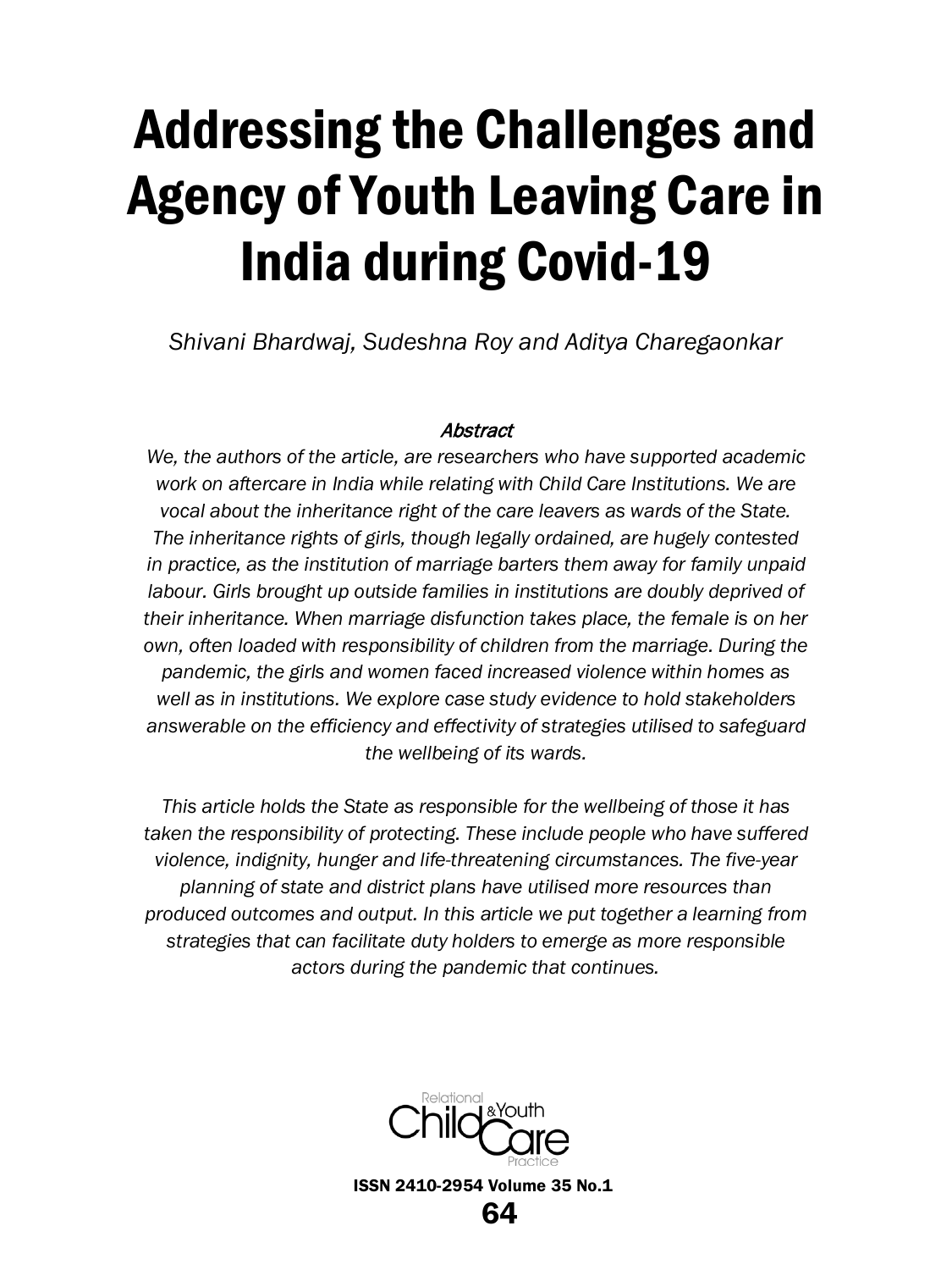*The names of the people mentioned in the article have been changed to protect their identity.*

#### **Keywords**

*women care-leavers, Covid-19 pandemic, youth, leadership, aftercare, agency, safeguarding, inclusion.*

outh leaving care homes, are continually unemployed, stigmatized and excluded. This increased during the Covid-19 pandemic lockdown in 2020 and continues in 2022 as the world is coming to terms with the new 'normal' regime of isolating self even when you live within a family. The relational practice of developing association for "those in care of the State" is the focus of this article. State as a guardian takes on the responsibility to adopt the children who are placed in Child Care Institutions (CCIs) but at 18 years of age and most of the times even before they attain adulthood, the children are "handed back" into a dysfunctional family environment sans association of the child with different sets of people who can nurture them back to wellness. Our article is based on a relational matrix of women who were raised in care homes to offer a perspective as a way forward based on case studies. We summarise a few cases below. Y

Shivani was in a care home in Pune in India, which housed her along with her elder sister. Their father, a labourer, was a substance abuse addict and was violent to the mother and the children. Shivani was trained in stitching and designing by the Usha Silia School with assistance from New Vision Foundation – which supports youth care leavers with their skills and professional education - and can earn around Rs 3000 by stitching clothes at home. Her mother cooks food as a domestic worker but has been struggling with cancer for a long time. Her earnings do not pay for her medicine, so the daughters must help out. Her mother has not been able to make her identification documents as Shivani's father had no permanent home and she was homeless. As a result, she has not been able to access any of the government schemes for a widow pension, subsidy of liquified petroleum gas (LPG) or for medical relief. The elder daughter earns Rs 25,000 as an accountant, so they are able to pay the rent of a house post Covid-19 wave three and

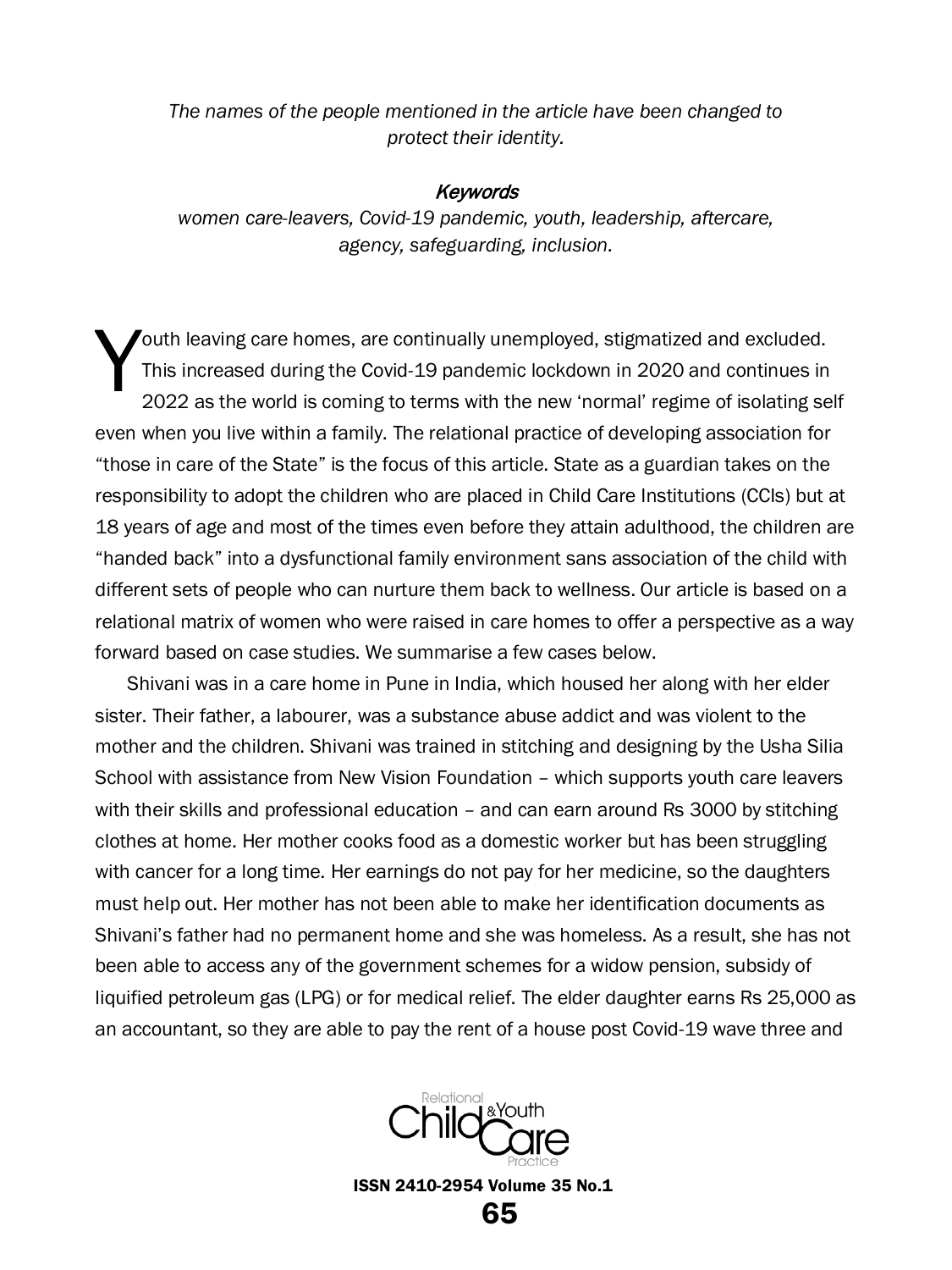the electricity. Her engagement for marriage broke up for want of money during Covid first wave.

During the first wave of Covid-19 in India the sources of income dried up for many including Shivani's family. The mother's treatment was postponed, which has had long term negative effects on her health currently. They had support of groceries from the Youth Care Leavers Association, India (YCLA, India). From this support a bond developed between Shivani and her elder sister to help them understand the strength of relating with other care leavers who faced multiple level isolation during Covid-19 waves. The isolation of being a care leaver and the isolation of poverty evaporated when the YCLA leader (Aditya: one of the co-authors) asked the mother to cook for him as well and thus began a tiffin service, which the family generated as an alternate income and to form a relationship of co-interdependence during Covid-19 pandemic.

Similar relationships were built when the YCLA leader Aditya, who is a care leaver himself, reached out to other care leavers. The good thing about being in care is that the children get the opportunity to educate themselves. Twenty-six-year-old Shobhita completed her LLB degree, while thirty-six-year-old Manju became a schoolteacher at the care institution after completing her Masters and Bachelor degrees in Education. Associations and activities in her social sphere gave her recognition and she has applied for the Child Welfare Committee member of her district. During the pandemic she had the names and addresses of youth care leavers, some of which YCLA supported with groceries and educational fees. It is rare for schoolteachers to have phone numbers of the students they taught, but Manju had a good relationship with the children in care while she taught them, and this is the reason why they keep coming back to her.

Sushmita is a thirty-five-year-old care leaver who received support as a young adult in Pune, India. Today she works with a non-profit foundation to support other care leavers. Her skills as a social development personnel developed through the years while she was able to get support for her living from a fellowship. Sushmita has a house she owns with her married family. During the initial phase of the pandemic year, she was able to shelter five women and two male care leavers. These care leavers are homeless again as the house had to be rented out to augment the household incomes. Women care leavers

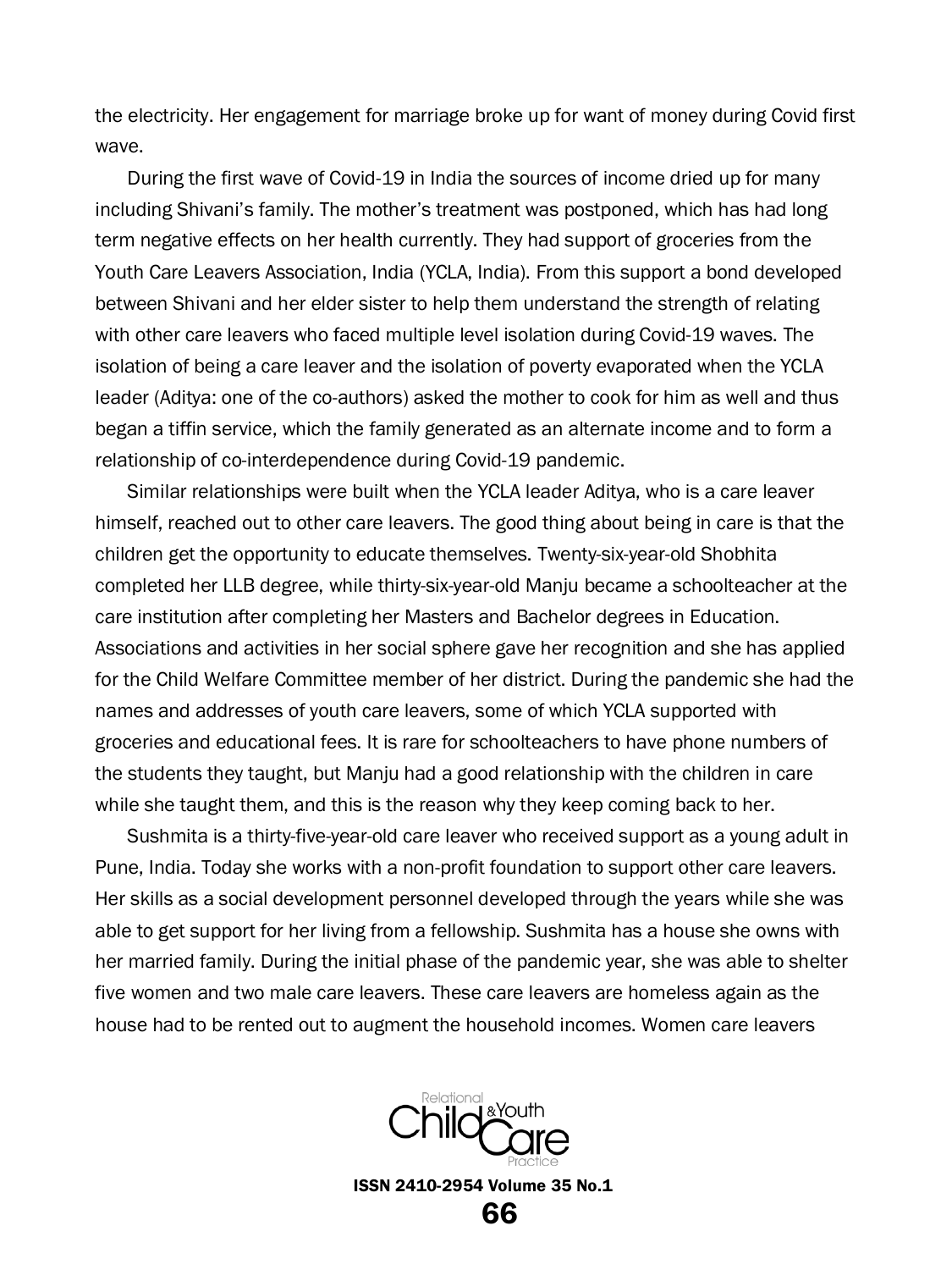struggle to find accommodation, as work is intermittent, even when rent should be paid every month. Sushmita points out, "Issues of care leavers, especially orphans, remain the same. They still do not have shelter, have no access to rations/meals, and education options and job avenues are unclear. These concerns just became more pressing during the pandemic. The situation has been more acute for women." (UNICEF, 2021b)

Most girls in a Child Care Institution (CCI) are "married off" at 18 years of age to rehabilitate an orphan into a family. Rashmi at 28 years is an anxious and stressed mother of three children. She was raised in an NGO supported orphanage. Her married family has now left her to fend for herself in a metro city as they are looking after her paralysed husband in a small town. She has to manage her household and children's educational fees from her meagre monthly salary of Rs 7000. As a nurse who could not complete her nursing course, she can only fill in as a *"Para Nurse"* or Assistant Nurse when other, fully qualified nurses, do not turn up for duty hours in the neighbourhood nursing home. She had to take on night shifts too, as her rent and school fees for the children make her expenses run up to Rs 12,000 a month. Tired and over worked her health does not seem good and needs care. There is hope for her. "I have to provide the best possible for my children, for their good future," she says unwaveringly.

Her participation in a Care Leavers Association provided her with grocery support and psychological support from the YCLA during pandemic crises and attending regular careleavers' meetings gave her hope. Her vision is to lead the collective as she is acquainted with other young men and women who are in worse condition than her. She says, "I want to be a be a youth facilitator, guide other young people to better options and opportunities." These care leavers are those who still do not have a family to give them an identity and stability. They have difficulty in procuring government benefits like public distribution systems (PDS) or subsidized rations, for their orphanage cannot legally be responsible for them after 18 years of age. They would rather not go back to the care shelter as it is struggling to feed younger children it now shelters since the onset of pandemic. Care leavers do not get jobs, shelter and food as they are not verified, they migrate from one place to another, in search of work. Others, unlike Rashmi, may not be as fortunate.

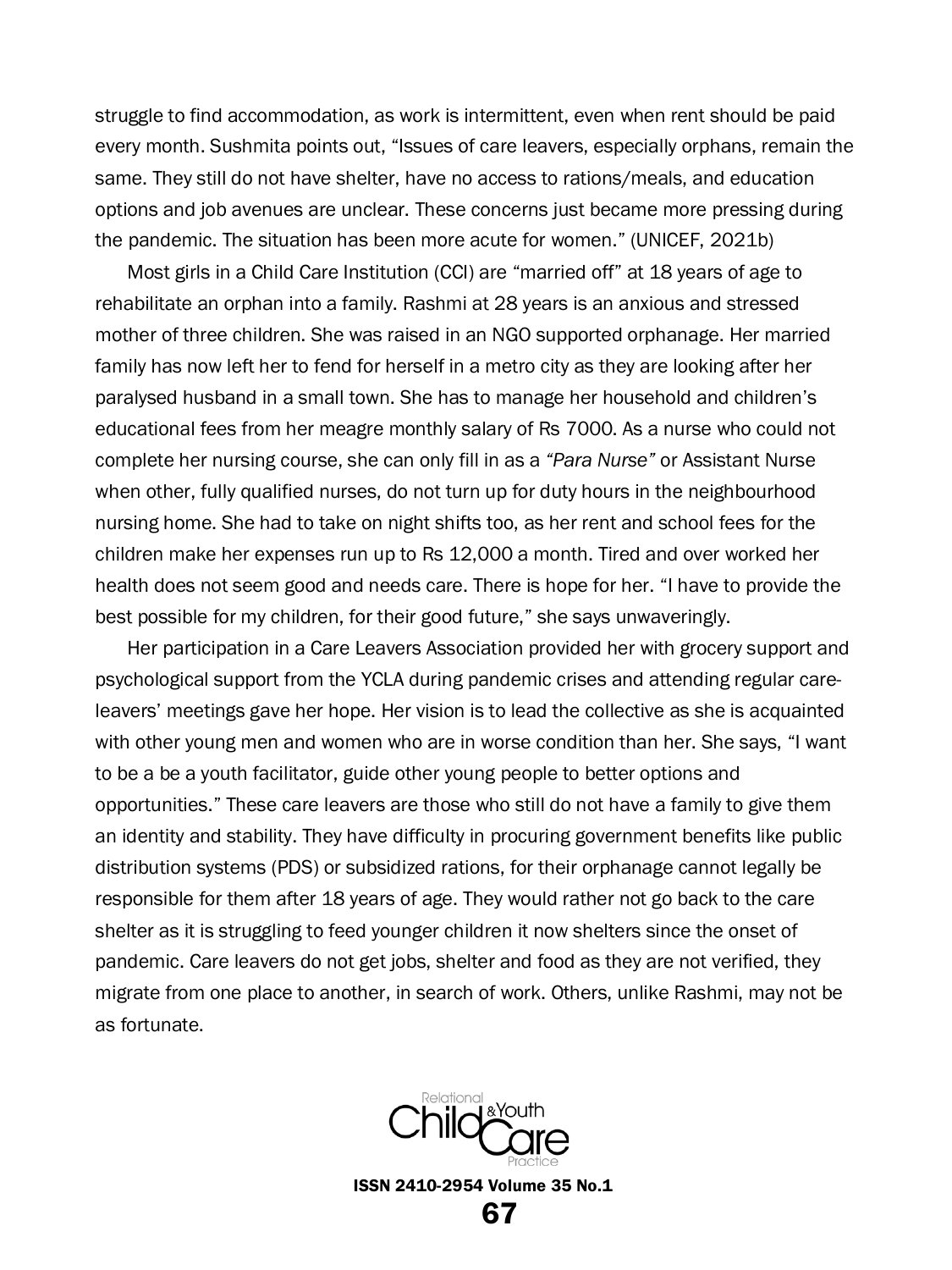Homes that take in care leavers are not free of violence either. Achala is a forty-yearold care leaver who, as a teenager, was married without her consent by her CCI to a man fifteen years older than her who as a daily wage labourer from a higher caste. She has a fifteen-year-old son. She is today earning Rs7,000/- per month as a Para nurse at a small clinic near her home. During Covid-19 first wave India was under severe lock down and the clinic was shut. The couple lost their jobs and income and the husband began to sexually and physically abuse her. Her calls for help to other female care leavers at that time suggested her to bear it as the police were not taking in any cases of violence at that time. She then reached out to YCLA and was counselled to file the complaint in the nearest police station. Aditya also referred this case to the District Women Protection Cell (DWPC) and immediately the husband was given adequate summons and Achala got the adequate psychological support from the formal protection system as a woman facing domestic abuse. Achala related with the support system on getting the confidence of relating with the YCLA.

The non-existence of rights of care leaver wards to State institutions as children of the state is the gap that these cases point out. The children get to being the wards of the State and in this lies a very powerful relation that must be given a formal set up. A District Care of State Wards inheritance cell can be proposed to safeguard those that the State needs to protect.

Youth in general need protection but in some cases care leavers need it more than those who have not yet been failed by the state systems. Care leavers aspire to lead parts of the mainstream youth movement and to transform the very situations that makes parents abandon children in the first place, but they are at the bottom of the pyramid of the Indian youth population. The challenge arises: can they lead this large youth population in a country which has 356 million citizens in the age bracket of 10-24 years (*The Economic Times*, 2014). These youth are alienated and enraged that the government spends less than 5% of annual budget on youth related schemes and programs (*The Indian Express*, 2020) when youth contribute 34% of the gross national income and constitute about 27.5% of the population in age group of 15-29 years (MoYAS, 2014).

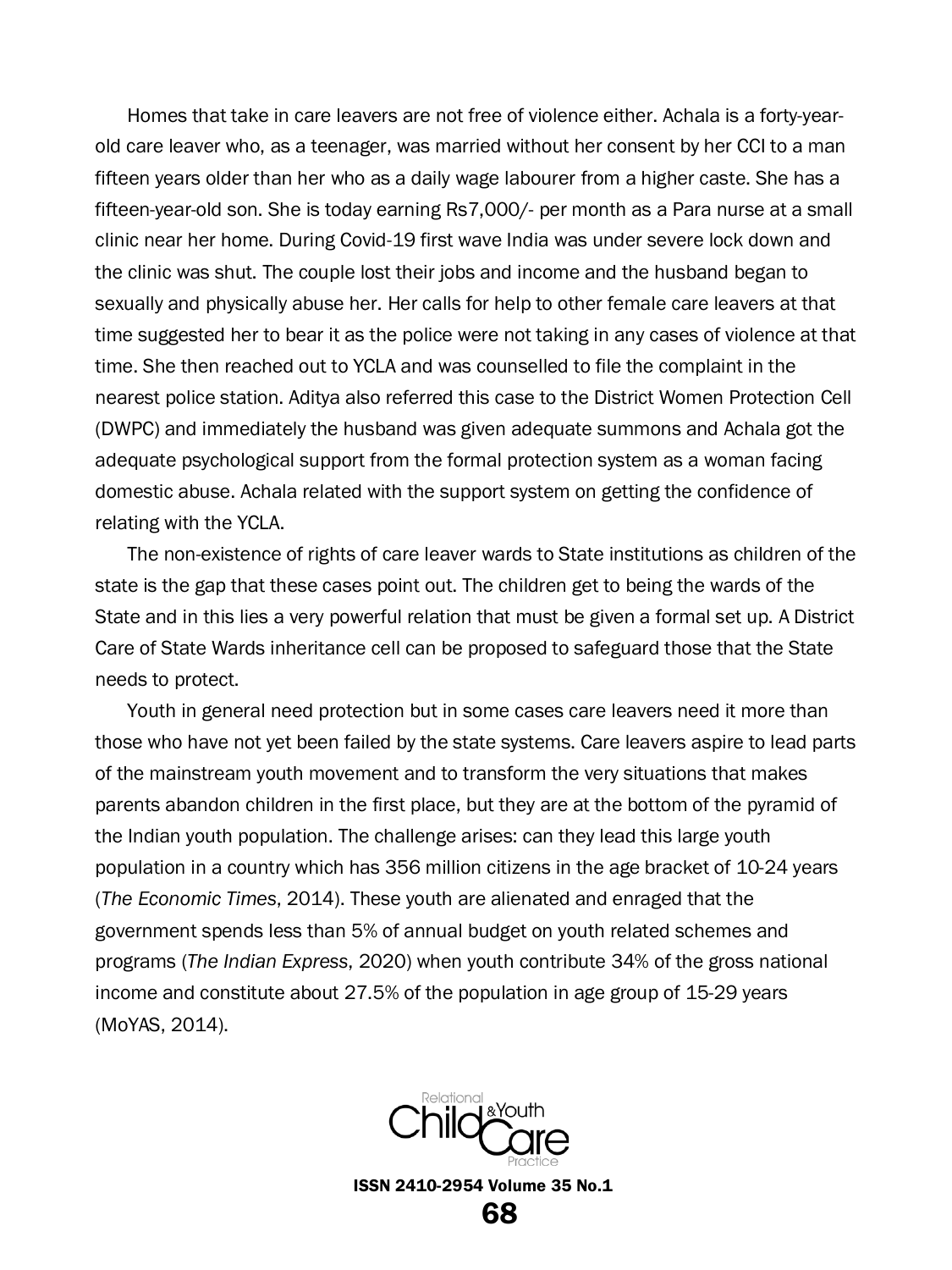The young grapple not only with increasing their employability but also with a lack of education, skill training, robust health and social protection. They face unemployment, deprivation, homelessness and migration compulsions in the absence of a pivotal support system. The educated youth are troubled with fee hikes, reduced education budgets and limited opportunities to participate equally in matters that concern them.

Youth are not a homogenous group; they differ in competence, engagement and their well-being quotient. The stress and pressure faced by both educated and working-class youth has been reported widely and the increase in suicide among youth is an area of concern. According to the Lancet (2012) report, 40% and 60% of the males and females who committed suicide were in the age group of 15-29 years (The Hindu, 2020). The figures of suicides have soared since the onset of the pandemic with the National Crime Report Bureau (NCRB) reporting a 29% jump in suicide rates, the highest in the last decade. Student suicides comprised 8% of total deaths by suicide in 2020 (News18, 2021) and an 18% rise compared to 2019 (NDTV, 2021). Care leavers like Amreen Parveen, who is a 23-year-old understands this. While addressing the gathering in a UNICEF arranged forum, she said "We care leavers have supported other care leavers across the state. Please reach the terminally ill, disabled, adolescents and youth facing mental distress." (UNICEF, 2021b). Care leavers like her are able to voice their leadership style and aspirations and with support of apex bodies like UNICEF they can develop relational formalisation of their role as primary agents of State property and policy by addressing existing gaps in their relationship matrix.

### Addressing Care Leavers Social Network and Services Gap

Adolescence is the emergence of physiological and bodily changes and is a transition time for children who face various psycho-social challenges. In addition to this, for youth leaving foster/alternative care homes upon turning 18 years, the precarious nature of their life is increased further due to the impending uphill tribulations related to adaptation and integration to mainstream life. Numerous studies (Hojer and Sjoblom, 2014) had evidenced that these youth care leavers are the most marginalized and vulnerable groups, more so if they are unprepared and lack proper transition care plans

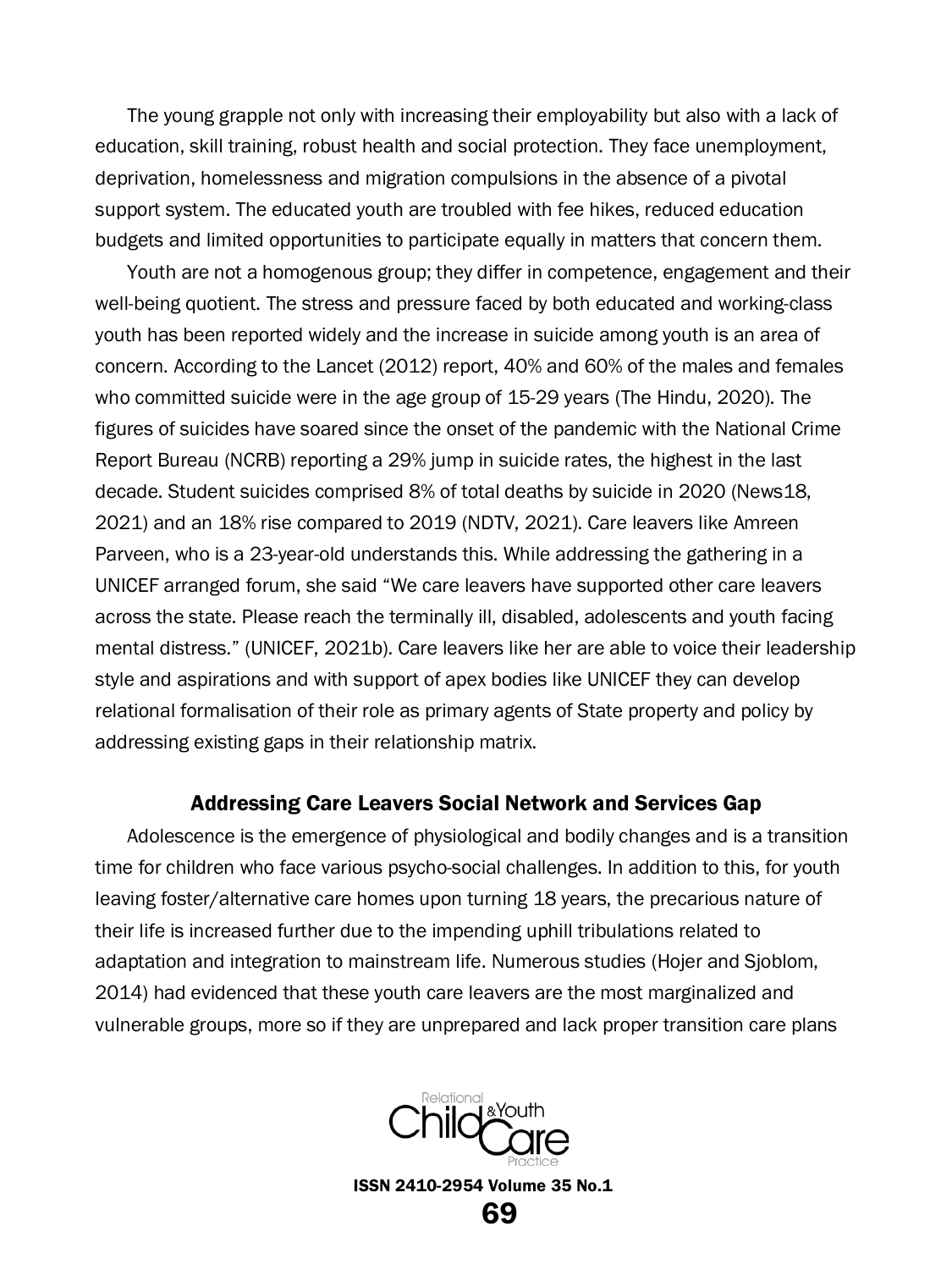(Courtney et al., 2019). These youth are generally devoid of support networks and financial or educational safety nets and are not consulted in their aftercare or rehabilitation plans (Roy, 2020). This makes them highly vulnerable during and after transitioning out of childcare homes. Once the access to assured services of care stop, they are left to fend for themselves, and this is more daunting for children who have history of abuse, neglect and homelessness (Child Welfare Information Gateway, 2018). Problems such as difficulties in finding suitable accommodation, seeking healthcare access, continuing higher education, paid work, dependence on alcohol or substances, lacking knowledge and self-care skills surfaces once out of care.

Past decade has witnessed organised activity to promote youth on platforms where their role as change makers is lauded. Youth programs do offer services and a community network for youth which provide mentorship, acceptance and reliable resources as the care leavers transition out of care. Yet these organisations do not give confidence to the youth that they are secure in a safe family, community and country.

In India, youth work is a creative pursuit of the young and it also promotes a leader's legacy. Today, youth leaders work on their social and economic enterprise and support causes along with their work. Not all category of youth can congregate as only some have the time from pursuing their daily needs, permissions from their providers and skills to communicate. Many are struggling to find their path, identity and most are resource less. Not all young have a connect to a network as they are economically and socially backward, or physically challenged. Some have special vulnerabilities when they are without adult support, some are homeless and stateless. As a volunteer or an intern, the young learn by contributing to people while they educate themselves. The opportunity to volunteer and intern is through network support or through the internet. These opportunities are to be provided to the young till they can be independent income earners. Young people today support their peers and also support themselves as they seek their place in the system. Youth wish to transform current vulnerabilities especially during the Covid-19 pandemic. Youth have begun social innovation online to do more than what they had aspired earlier.

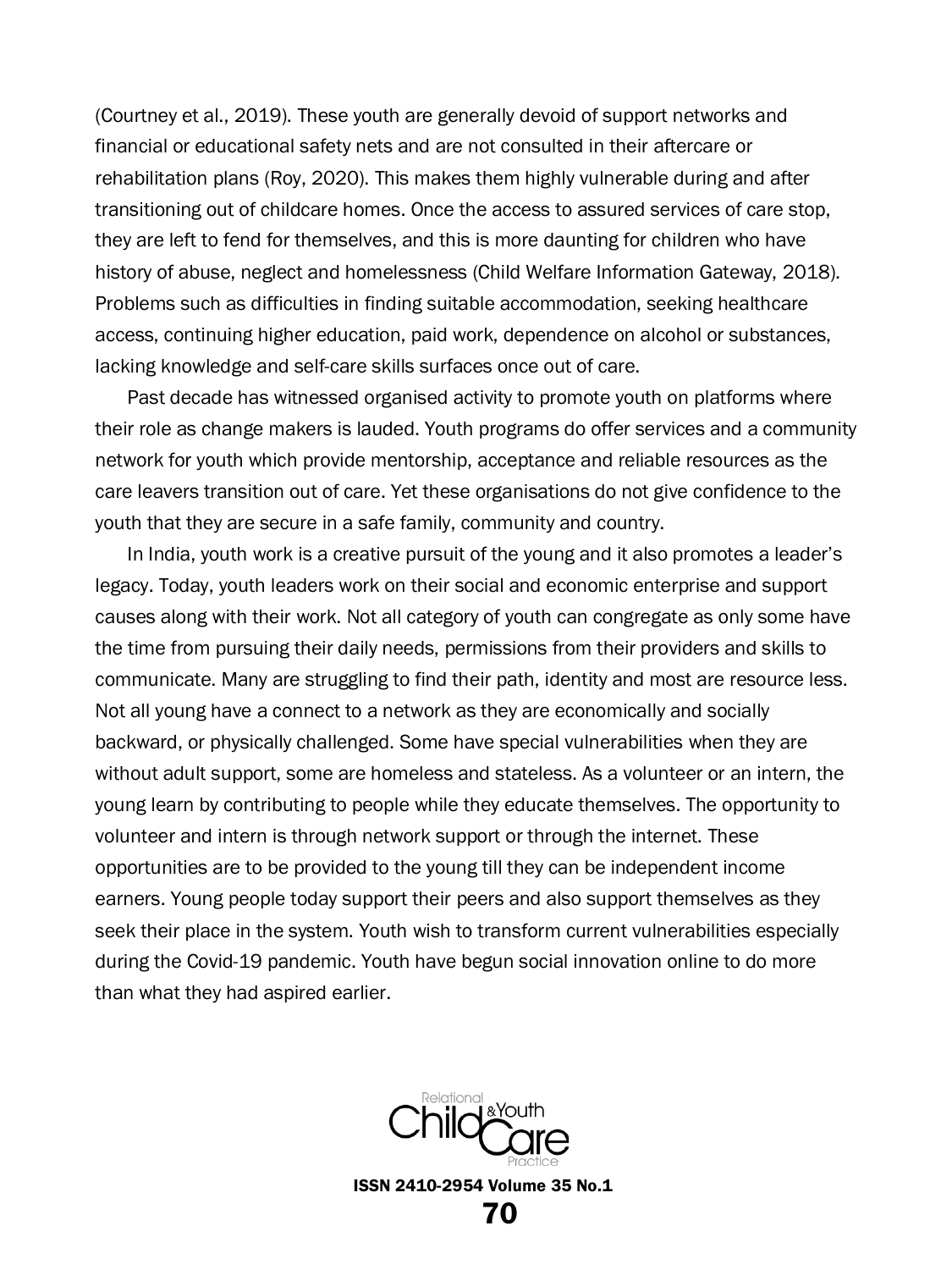Aditya (one of the co-authors) has been mentioned in the case studies above as a leader. He is pursuing doctoral degree in a reputed institute circulated a form to more than 1000 care leavers in the state of Maharashtra during the 2020 Covid-19 pandemic first wave lock down and asked care leavers about their situation. The research investigation revealed that the care leavers are dealing with panic attacks and heightened anxiety, loneliness due to hunger and uncertainty. Often due to hunger and vulnerability the care leavers are sucked into anti-social networks that endanger the children the orphanage may still be caring for. Aditya is a care-leaver, a leading activist for YCLA, India and has been relating to the care-leavers to strengthen an alumni network group named Ekla that aggregates its membership from many individual CCIs. He thus is developing a new relational platform that is apart from the CCI based relationship network. A UNICEF report documents how these young and dynamic members of YCLA coordinated with the police in state of Maharashtra, India to distribute 'medicines and rations to care leavers across the state, established peer support for emotional well-being and created linkages with NGOs and government relief bodies' (UNICEF, 2021b). In this way he is taking up own responsibility to build a social network and contribute back towards best interest of the likes of him, but youth like Aditya need immense support and handholding to tap their resources.

The adult support to youth is often conditional. Each social generation has a value base that changes with the next as these values interact within the divisions of the sociopolitical economy. NGOs, UN and the Government representatives though cognizant of such care-leavers groups do their bit but in doing so, they incur larger costs on their own staff and infrastructure. NGOs in India are being crushed under compliances and are forced to shut down under a compliance heavy regulations regime. Support needs to be directed towards Care Leavers Associations directly. Youth leaders like the ones mentioned in this article need support to address the particular gaps faced by youth with a care leavers identity to address their wellbeing gaps.

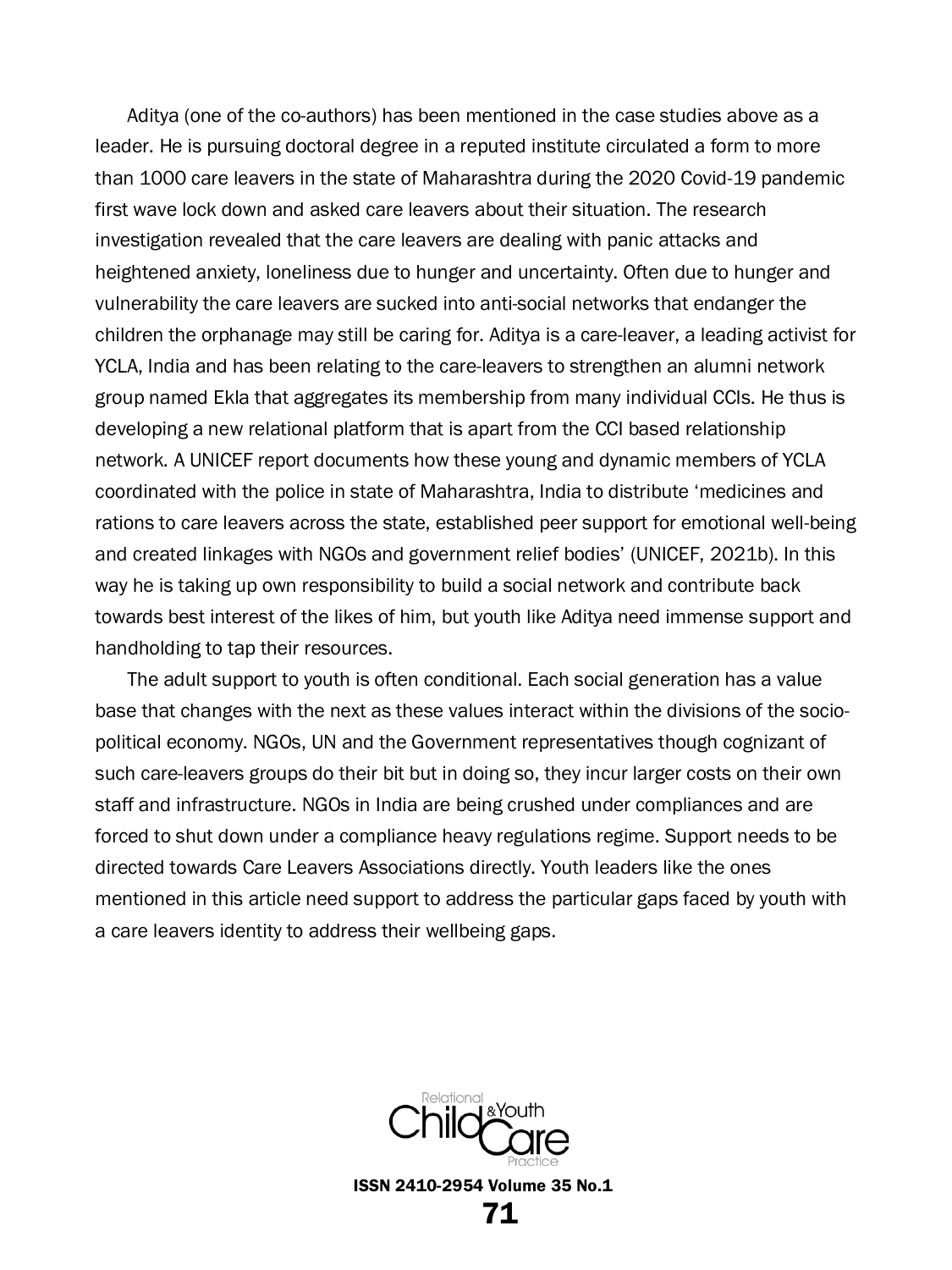#### Initiatives and Associations for Empowering Care-leavers

As ward of the State the youth at 18 years must be skilled at inter-personal communication, academic and vocational development, management and coping with mental/emotional health issues, management of finance and time, physical health selfcare and grooming learning, legal literacy. This training must start once these children are in adolescence in the CCIs to prepare them to get mainstreamed with a resilience, exposure and prior learning in how to tackle the untoward life events post care-leaving. If a youth at 18 years does not have these skills, then the State is to be made to provide for the youth well enough during the time it took responsibility of adopting children as its own. The State should also socialize the children as societal support to the youth careleavers is imperative. There is mammoth difference in living within protective environment of care homes and negotiating the life outside it at a young age. Notwithstanding the skills and aptitude learnt previously, the youth care-leavers need enabling environment to realize their goals, for confidence building, for social networking and stepping onto the life events such as marriage and family creation and community living.

The tasks mentioned above are carried out by child welfare agencies and CCIs on behalf of the State and they must prepare and involve the care-leavers in their transition plan. These agencies are under huge stress as the State gives them more responsibilities than opportunities and budgets to carry on their designated roles. The child care and education budgets in India have been constantly decreasing over the years and this is a limiting factor indeed as finances are one important part of organized professional help.

Besides money, soft skills and nurturing requires emotive energies. Youth require hand holding, coaching, guidance, assistance, networking and advocacy from the larger society. These include mentoring in skill training, finding potential and stable employment, help in building social networks from among the youth peers and mentors who can provide fruitful information on jobs, healthcare, pursue higher education, secure housing and develop additional life skills. The youth need encouragement for decision making, being independent and self-reliant with reduced control and supervision, public acceptance through positive reinforcements. Peer support networks and regular

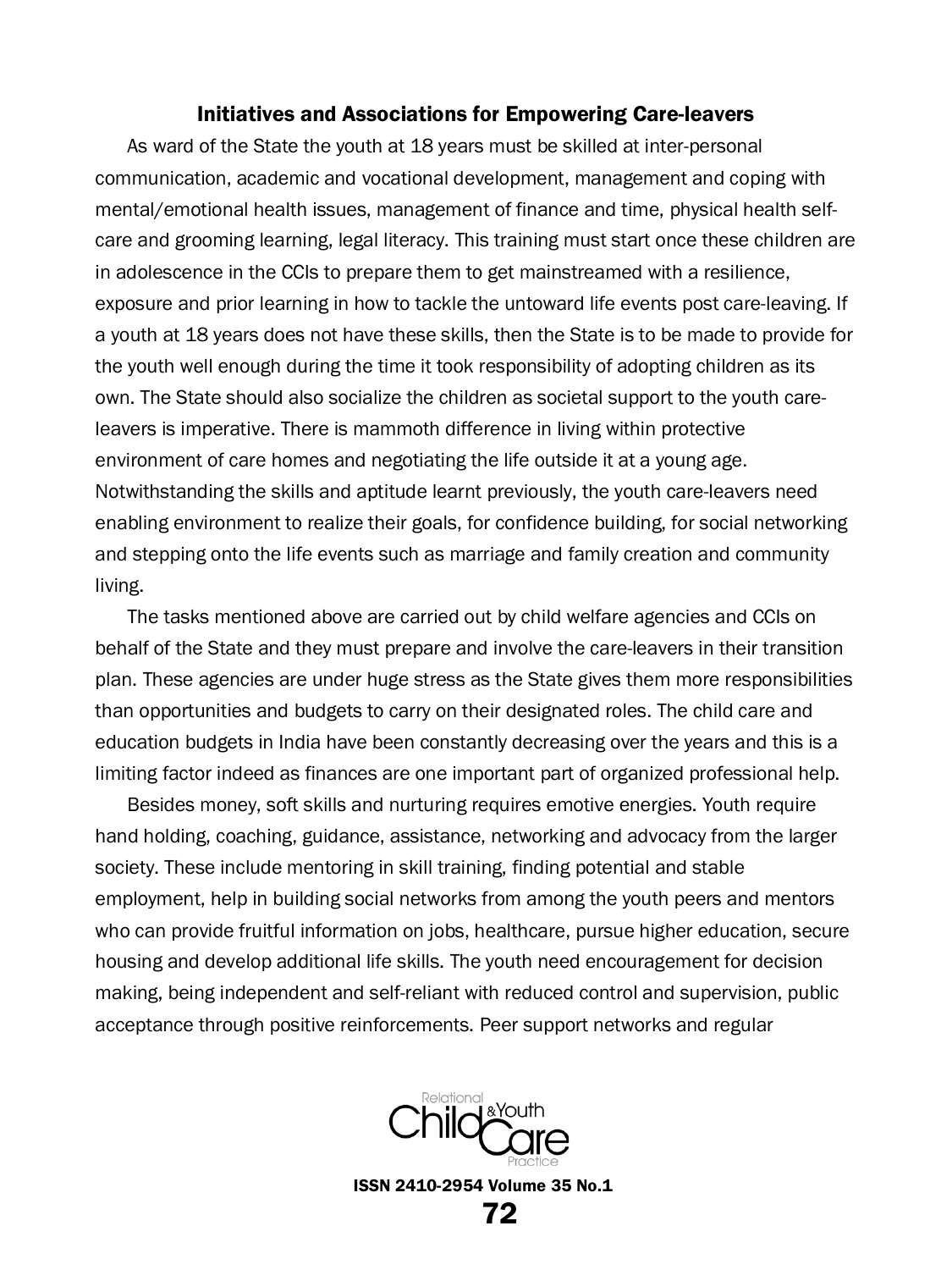participation in group activities with youth in similar situations play a crucial role in transition into adulthood and out of care-homes. It promotes a sense of belongingness, helps in nurturing of advocacy groups based on similar interests, and needs and strengthens interpersonal bonds even out of the care homes.

UNICEF India in collaboration with YuWaah, a multi-stake holder forum facilitated launch of the National Care Leavers Network (NCLN) which is a youth based collective with a history of living in CCI focusing on aftercare for care leavers (UNICEF, 2021a). The need for support highlighted at the launch emphasized on skill training, financial handholding, knowledge dissemination, and access to higher education opportunities. The pandemic has worsened the challenges which was already uphill for the care-leavers in educational opportunities, access and affordability to healthcare services, shortage of accommodation, food insecurity, isolation and poor mental health.

The NCLN is an independent and democratic formal association of care-leavers with regional representation which provides a platform for the youth to raise voice. A Charter of Demands consisting of medical insurance, affordable housing, professional counselling, employability skills training, financial literacy and legal rights knowledge, access to identity documents such as Aadhar Card, Birth Certificate, Ration/PDS card, monthly financial stipend support until age 25 years, maintaining authentic and verified CCI database and conducting regular group meetings were drafted (UNICEF, 2021a).

Community integration, independent living, ignorance about higher education and diverse employment opportunities, poor sense of self and lack of creation of belongingness are some of many trials that youth who leave CCI on turning 18 years confront. As Aditya Charegaonkar, says, "Care leavers stay in rented rooms if they have jobs or more often than not, in slums and suddenly, those jobs are gone. So, where do we go? It's really tough for us because our network comprises our own peers who are in a similar situation. But nobody thinks of our unique situation. For instance, civil society provides ration, but mainly to families. Most care leavers are single." Thus, support in the form of job-readiness, career guidance, insights and inputs from professionals, community-based organizations (CBOs) and NGOs are likely to help combat and mitigate the challenges escalated due to the ongoing pandemic.

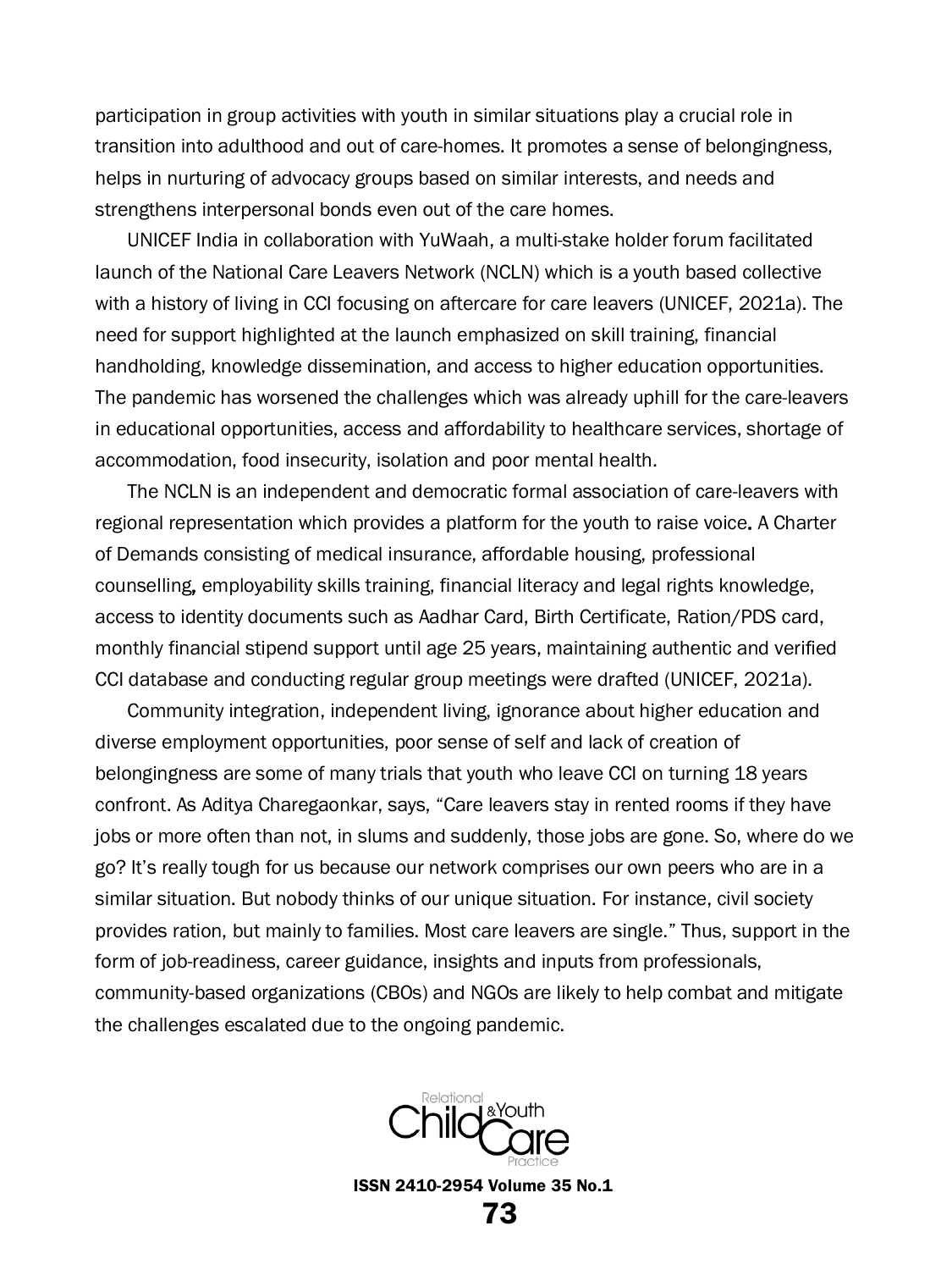## Relating by responding to an immediate need.

- 1. Get a support group to deal with immediate needs of care leavers in crises
- 2. Share information on youth volunteering and paid internship via internet to link the care leaver with others and ongoing development process.

# Setting the wardship agenda and care leavers contribution to development of the district.

- 3. District authorities to allocate funds proportionate to the number of youths at risk and those facing systemic vulnerabilities.
- 4. Set up services to train youth to lead services enterprises to address vulnerabilities in each neighbourhood.

# Entrenching the excluded youth to related with development of district as a long-term work.

- 5. Local Area Plan sets up projects that not only run inclusive and sustainable youth development at scale but offer youth residence at that facility.
- 6. Work in partnership with youth and adult forums for the above. (IVCO, 2018)

## Recommendations and Way Forward

The authors represent a Non-profit organization called Sathi All For Partnerships (SAFP) that participated in the short term needs of 400 care leavers by crowd sourcing Rs 4,20,000 during the first lock down of 2020 for YCLA. The care leavers got Rs 1200 for grocery or Rs 5000 to pay for rent and fuel. Similar work was done by many other CCIs and individuals before they got back to their routines not linking the first support as a point through which relationship can be built for a long-term association as part of a

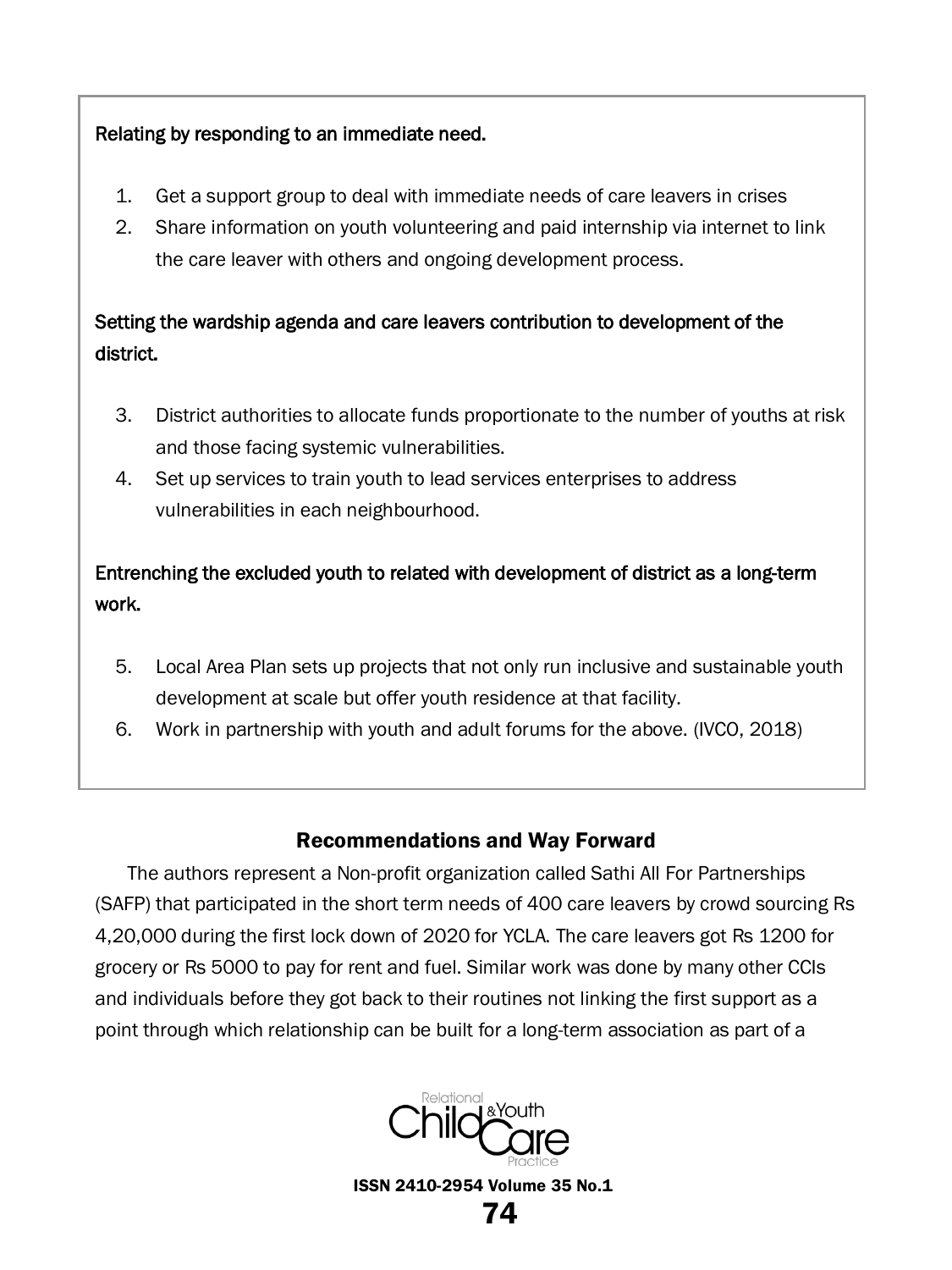continued engagement with the person and the agency of the ward of the State. The box explains the steps that can be taken by any supporter to carry this process to a conclusive stage.

*Challenges:* The relational support required by care leavers cannot be a short-term bail out from a current crisis situation. The ongoing need of a person who does not have a home or a social network is rent and medical assistance besides daily expenses of food and transport. These ongoing needs can be taken care off through long term systems change approach that is to be applied in practice on a case-by-case basis.

*Long term relationship approach*: First the system has to work in favor of the care leavers. The Indian government has allocation of Rs 2000 a month for care leavers, but this money has not been released by the Central Ministry to reach the care leavers. This money can reach them after they are certified by their CCI as alumina of the CCI who are reluctant to certify as they want care leavers to navigate their own relationships themselves after they have graduated from the institution. Formal system support is a gap that has to be addressed by training children in care to lead vulnerable youth including care leavers to access resources for themselves by being a part of the existing governance and protection systems.

*Solution:* SAFP advocates the initiation of neighborhood resource zone (NRZ) within local area plan of District planning to address the existing resource and relational gaps. The NRZ consists of projects that initiate enterprises to house neighborhood services that can be managed by women in the area with help of interns who are care leavers. The Self-Help Groups (SHGs) in different districts are already existing under a National Urban or a Rural Livelihood scheme. These groups are in need of support from educated youth who could help them with reading and writing assistance for on-call support messaging to clients or to Government, NGOs and Corporates for assistance.

A group of mentors are required who understand the concept of NRZ. These mentors need to be renumerated or rewarded to guide the care leaver interns to seek the women

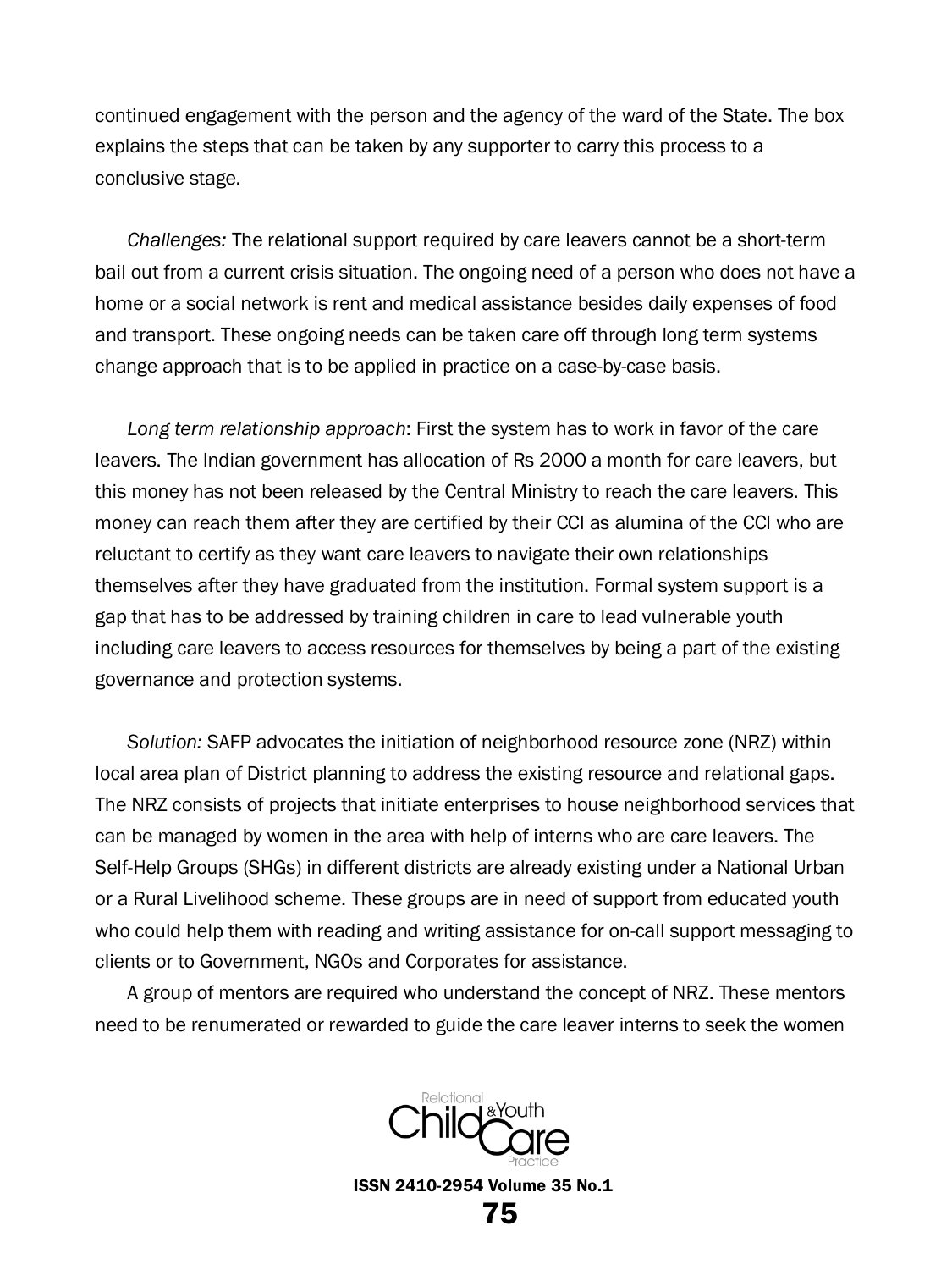and livelihood SHGs to begin a relationship that could have long lasting impact for the development of the district they belong to together. This second level of a relational link of the care leavers with women SHGs is to become a mandate of the district planning process where a State Livelihood Mission undertakes additional responsibility to provide women groups to access public and private properties on the basis of a Detailed Project Report (DPR) they submit with assistance of designated mentors.

These SHGs need strengthening their livelihood enterprises in groups but they do not realize what kind of gaps need to be addressed. One of the basic gaps is that women always lag behind men in their asset and resource base. They along with care leavers need to become aware that the reason they have to articulate and ask for spaces is for reaching equity and equality they should have because it is the State who has not ensured equal property and asset base for women. Asking for spaces from the government and the corporate is a way to address the unmet constitutional guarantee of gender equality.

These spaces should be large enough to house the care leavers who work for SHG and stay on the premises. These premises need to be big enough to earn the SHG income either through rent or by running care services, information services, safe migration centers. For this funding, handholding and training for skills for developing different businesses is required.

A rural NRZ will be different than an urban NRZ as the context of each woman group, their livelihood and the service the neighborhood will require will differ. What can be common is that the NRZ could be a centre at source or a destination area where local and migrant workers can register themselves for their needs and rights.

This is how a care leaver can team-up with women SHGs in an area to manage the workers inflow that is required by the planned needs of the residents who may be involved in production or developing the care systems for a neighborhood of 200 units (public or private owned properties with people to be served) work with youth.

**Medium-term support:** The medium-term work towards the agenda of developing relational networks for wards of the State is placing the agenda with State authorities as well as CCIs and women SHGs. This proposal needs to be funded from an organization

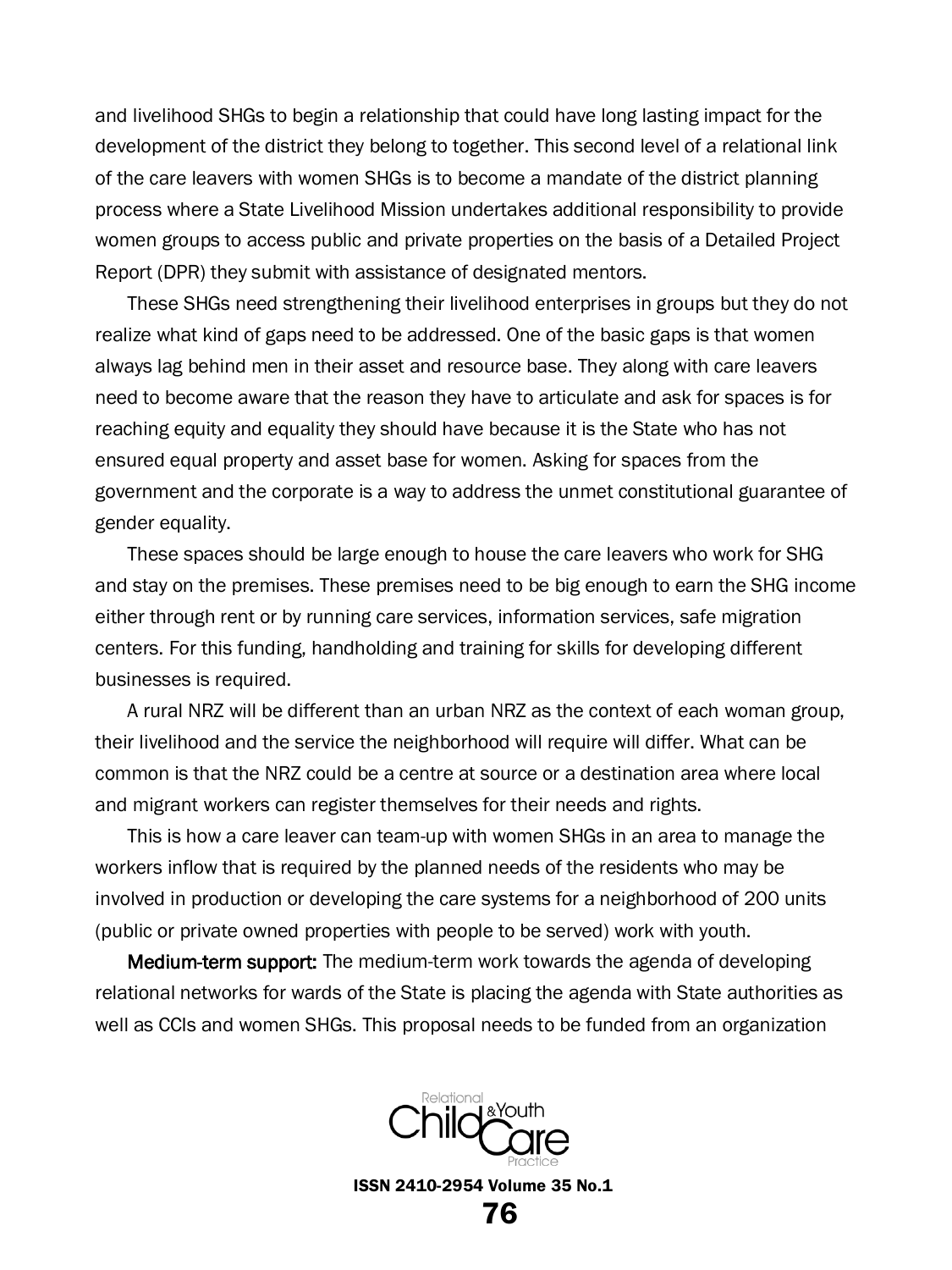that supports equality in a feminist perspective. The task once funded will involve intensive six months of training and awareness development on finance and livelihoods based on the potential for each actor to work towards bridging the resource gap for themselves as well as their local area services requirements. The local area plan guides an individual to work in group to be aware about their own potential, link with a set of vulnerable youth along with women who can work to uplift themselves, their communities and their geographies.

The system needs to respond to give vulnerable people like the care leavers over all support. Coming back to specific group like care leavers, we should work through people who have long term mission to address specific gaps in skilling, servicing and deepening resource base of the 200 households that should be linked to a facilitation centre.

Support is required to create youth community consciousness to work for the vulnerable and youth during and post Covid-19 timeline. Sustainable Development Goals (SDGs) realisation requires youth participation such that work on the vision should continue in the next generation. In central Asian countries, youth brigade is registered with the local administration to design neighbourhood activities. Youth in India too can contribute to serve the vulnerable like the elderly and those facing violence and discrimination, especially, battered women in every *Mohalla* (neighbourhood). For that they must be made aware of their potentials, roles and be encouraged to be responsible citizens.

**Long term support:** The NRZ is a plan to improve governance, need to work with youth. It manifests the co-creation of the 5<sup>th</sup> space in every neighbourhood (IVCO, 2018). This 5th space can be evolved to house homeless youth and women who can work to provide services as enterprise. Singapore and Malaysia have provided for infrastructure of the local area development to the youth. This neighbourhood space can also be used to train people in a neighbourhood to address chosen SDG gap in that area. Panchayats, cities and schools need to plan action with young people. These young people can work with the middle-age and the elderly. This is possible by involving adolescent and youth in the local decision-making processes that affect their lives such as in Bal Panchayats

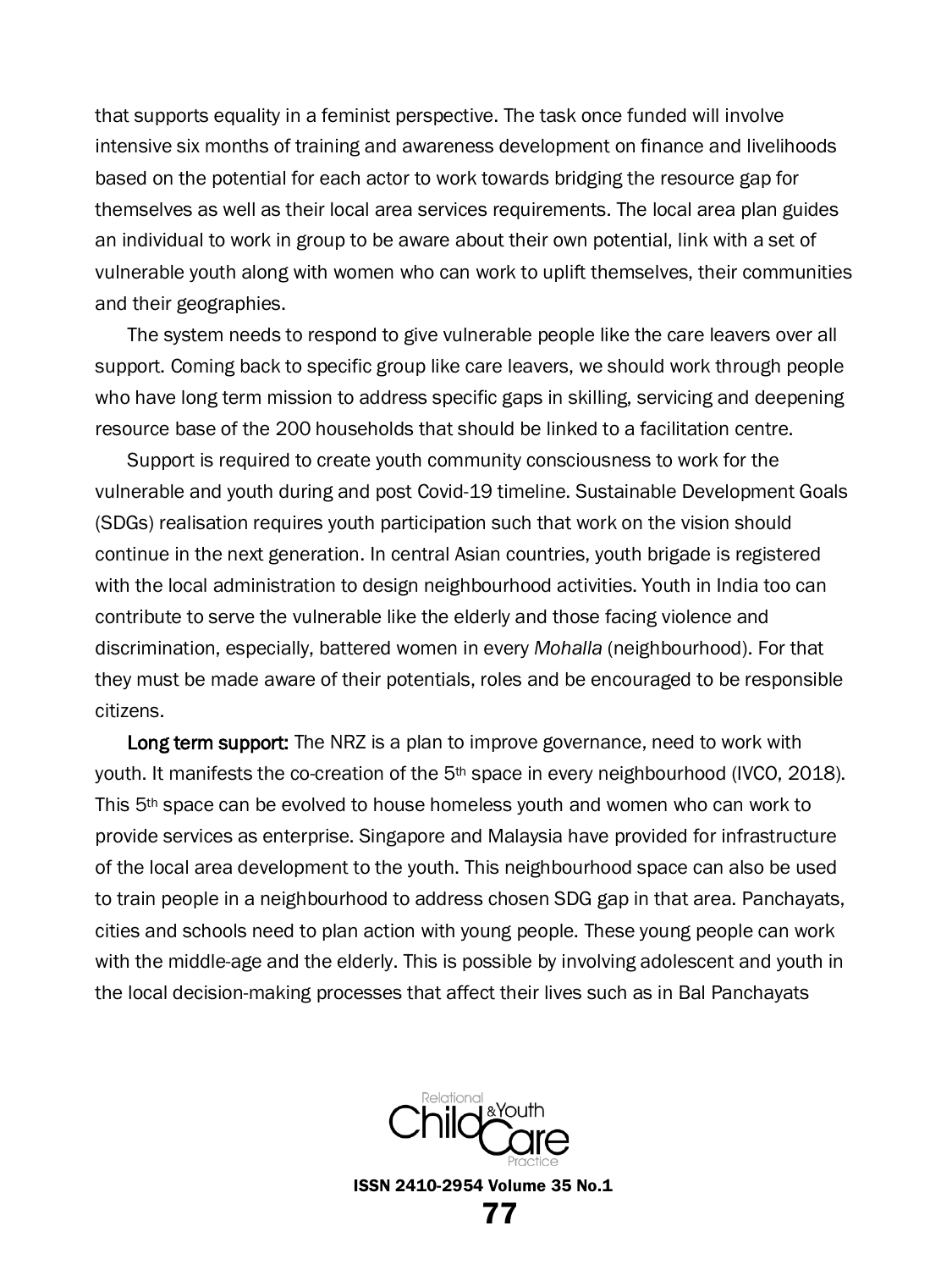(children governance) in Maharashtra during Covid-19 waves cited in a UNICEF (2021b) report.

The task of developing the  $5<sup>th</sup>$  space in each neighbourhood managed by vulnerable and serviced by the youth could be piloted in each region through a local youth master plan (NLC, 2016). This constituency can be supported with an increased opportunity for youth for the following objectives:

- Increase youth resources including space (psychosocial/ community/ citizenship), services (housing, health, education and transport) and assets (infrastructure/property, financial base work equipment and communication modes)
- Foster youth mentoring to increase skills through placements that strengthen youth networks.
- Train and monitor youth associations to elect leaders at local, district, national and international level.

These youth care-leavers networks such as YCLA to assist youth in searching their identity. Their wellbeing becomes a shared responsibility for an adult youth partnership which looks after their needs right now, so that they can continue to work on SDG after adults no longer can, due to age and other factors. With the wellbeing taken care off, youth can equally participate in the development processes. These strategies need a trained youth workforce and a policy and programme environment.

Youth care-leavers networks need amplified support to become one with the youth work force in India to look up to by creating a youth group in each ward that works with people of all generation. This youth group can develop projects in their ward to increase intergenerational coordination and understanding on how their ward can create jobs and work locally to link globally. Post Covid-19 this is the core area to work upon.

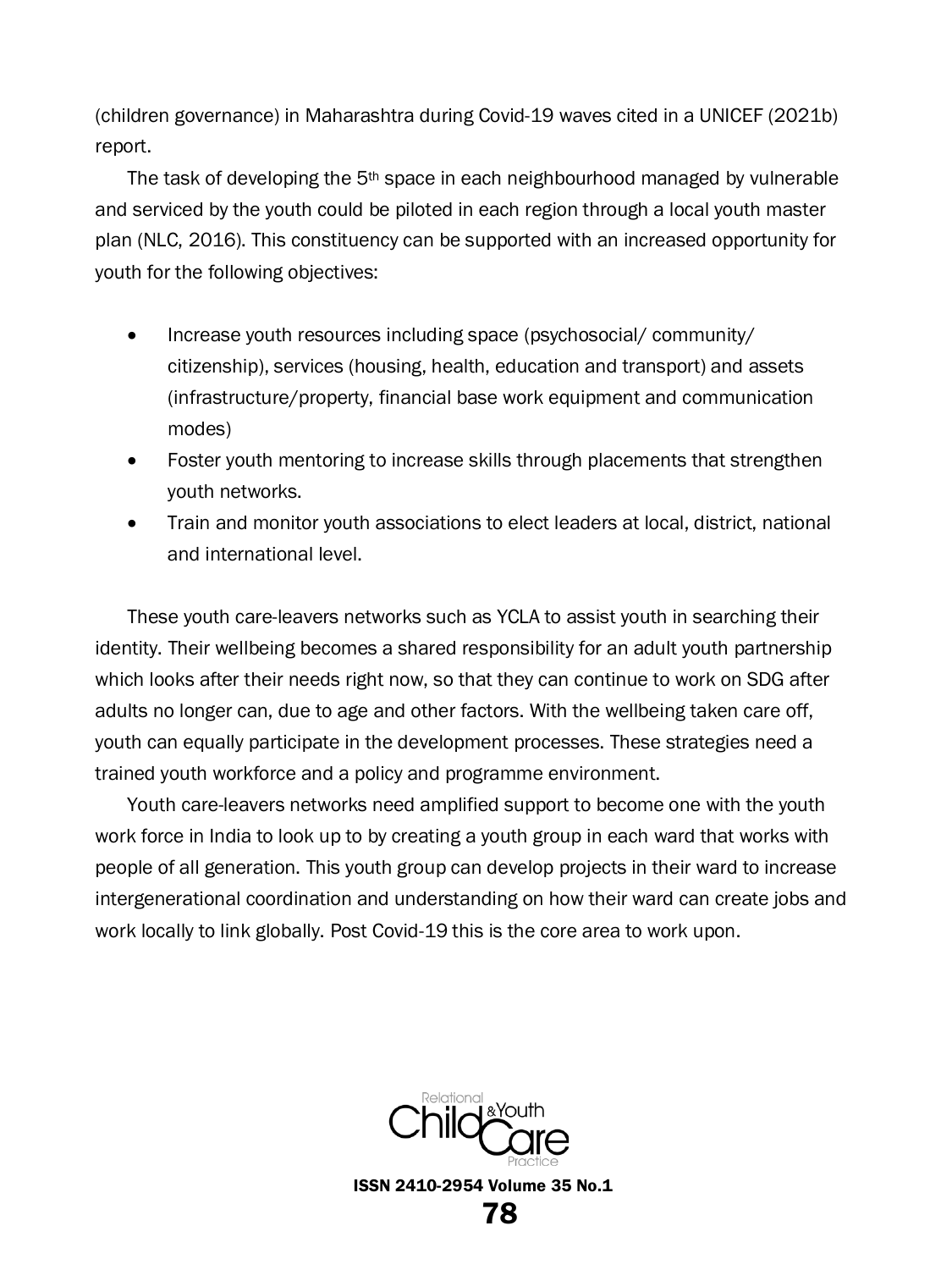### Conclusion

The strategies documented in this paper have been shared with the National Institution for Transforming India (NITI) Aayog; the erstwhile Planning Commission of India, as well as with different policy experts and Chief Ministers of States who understood bits and pieces and applied parts of these strategies within the gender equality umbrella. The CCIs supporting youth leaving care also have read about these strategies and efforts have been made by CCIs to try these out with their own alumnus. Small strokes already exist, but the big picture requires bigger strokes as well as a globallocal adoption of the whole piece and not just its parts. At the core of the initiative is the inherent right of the female care leaver that must give space to the woman who the family disinherits through unequal share in all that is owned, managed and controlled by people who will benefit the most with the transformation that this strategy set promotes.

The pandemic has thrown a spotlight on our societies, it has shown the need for serious attention on our present, and our future. The young adults are our future, but they are also today's citizens. They have poignantly demonstrated in focussing the state's attention on the urgent need to tackle the challenges exacerbated by economic and pandemic crises. This is the appropriate time to understand that what is a better opportunity than now to seize the time, place it under the microscope and review our approach towards assisting Youth Care Leavers to emerge safely and confidently into adulthood.

#### References

- Child Welfare Information Gateway (2018). *Helping Youth Transition to Adulthood: Guidance for Foster Parents.* Washington, DC: U.S. Department of Health and Human Services, Children's Bureau.
- Courtney, M.E., Park, S.E., Harty, J., Feng, H. (2019). Memo from CalYOUTH, *Relationships between Youth and Caseworker Preparations of the Service Context and Foster Youth Outcomes.* Chapin Hall at the University of Chicago, Chicago, IL.
- Höjer, Y., and Sjöblom. (2014). Voices of 65 Young People Leaving Care in Sweden: "There Is So Much I Need to Know!". *Australian Social Work*. 67(1), 7187. [10.1080/0312407X.2013.863957](https://doi.org/10.1080/0312407X.2013.863957)

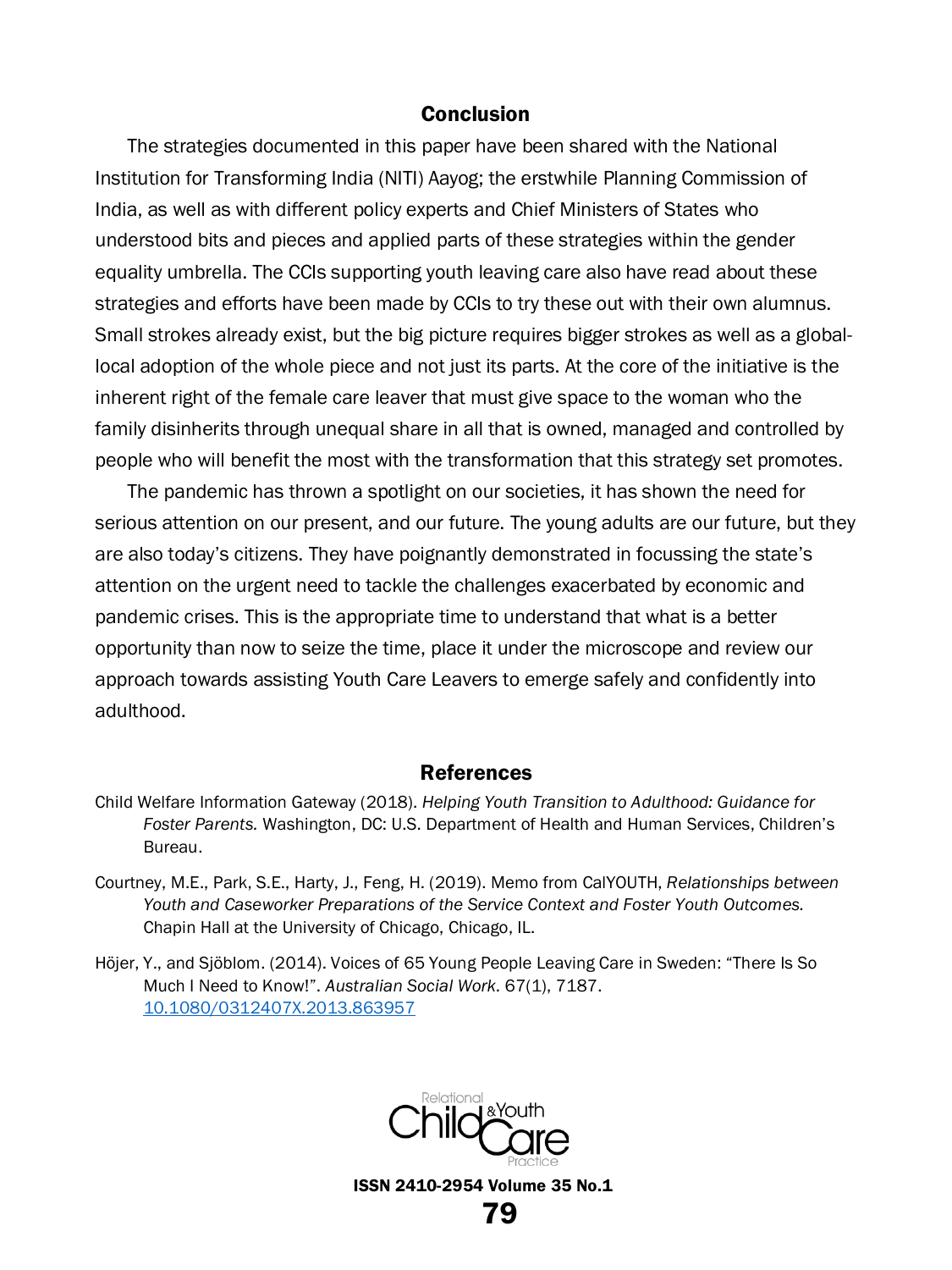- IVCO (2018). *Inclusive Development Practice for Youth*. Theme paper. International Forum For Volunteering and Development. [https://www.entwicklungsdienst.de/fileadmin/AKLHUE\\_Relaunch/IVCO-2018-Theme-Paper-](https://www.entwicklungsdienst.de/fileadmin/AKLHUE_Relaunch/IVCO-2018-Theme-Paper-3.pdf)[3.pdf](https://www.entwicklungsdienst.de/fileadmin/AKLHUE_Relaunch/IVCO-2018-Theme-Paper-3.pdf)
- MoYAS (2014). *National Youth Policy 2014*. Ministry of Youth Affairs and Sports, Government of India. New Delhi
- NDTV (2021). *31 Children Died By Suicide Every Day In India In 2020*. October 31st. [https://www.ndtv.com/india-news/31-children-died-by-suicide-every-day-in-india-in-2020-](https://www.ndtv.com/india-news/31-children-died-by-suicide-every-day-in-india-in-2020-2594650) [2594650](https://www.ndtv.com/india-news/31-children-died-by-suicide-every-day-in-india-in-2020-2594650)
- News18 (2021). *India Lost More People to Suicide Than to Coronavirus in 2020, Shows NCRB Data.* November 1st[. https://www.news18.com/news/india/india-lost-more-people-to-suicide-than](https://www.news18.com/news/india/india-lost-more-people-to-suicide-than-coronavirus-in-2020-shows-ncrb-data-4388651.html)[coronavirus-in-2020-shows-ncrb-data-4388651.html](https://www.news18.com/news/india/india-lost-more-people-to-suicide-than-coronavirus-in-2020-shows-ncrb-data-4388651.html)
- NLC (2016). *Creating a Youth Master Plan for Municipal Leaders*. National League of Cities. Institute for Youth, Education and Families, 10, Washington DC.
- Roy, S. (2020). Restructuring Institutional Care: Challenges and Coping Measures for Children and Caregivers in Post Covid-19 Era. Institutionalised Children Explorations and Beyond, 8(1).
- The Economic Times (2014). *India has world's largest youth population: UN report*. November 18th. [https://economictimes.indiatimes.com/news/politics-and-nation/india-has-worlds-largest](https://economictimes.indiatimes.com/news/politics-and-nation/india-has-worlds-largest-youth-population-un-report/articleshow/45190294.cms?utm_source=contentofinterest&utm_medium=text&utm_campaign=cppst)[youth-population-un](https://economictimes.indiatimes.com/news/politics-and-nation/india-has-worlds-largest-youth-population-un-report/articleshow/45190294.cms?utm_source=contentofinterest&utm_medium=text&utm_campaign=cppst)[report/articleshow/45190294.cms?utm\\_source=contentofinterest&utm\\_medium=text&utm\\_](https://economictimes.indiatimes.com/news/politics-and-nation/india-has-worlds-largest-youth-population-un-report/articleshow/45190294.cms?utm_source=contentofinterest&utm_medium=text&utm_campaign=cppst) [campaign=cppst](https://economictimes.indiatimes.com/news/politics-and-nation/india-has-worlds-largest-youth-population-un-report/articleshow/45190294.cms?utm_source=contentofinterest&utm_medium=text&utm_campaign=cppst)
- The Hindu (2020). *Student suicides rising, 28 lives lost every day*. January 29th. [https://www.thehindu.com/news/national/student-suicides-rising-28-lives-lost-every](https://www.thehindu.com/news/national/student-suicides-rising-28-lives-lost-every-day/article30685085.ece)[day/article30685085.ece](https://www.thehindu.com/news/national/student-suicides-rising-28-lives-lost-every-day/article30685085.ece)
- The Indian Express (2020). *In Budget 2021, Youth Deserve More*. December 9th. [https://indianexpress.com/article/opinion/columns/union-budget-2021-education](https://indianexpress.com/article/opinion/columns/union-budget-2021-education-unemployment-youth-7098450/)[unemployment-youth-7098450/](https://indianexpress.com/article/opinion/columns/union-budget-2021-education-unemployment-youth-7098450/)
- UNICEF (2021a). *National Care-Leavers Network launched to empower care leavers and address challenges worsened by COVID-19.* August 20th[. https://www.unicef.org/india/press](https://www.unicef.org/india/press-releases/national-care-leavers-network-launched-empower-care-leavers-and-address-challenges)[releases/national-care-leavers-network-launched-empower-care-leavers-and-address](https://www.unicef.org/india/press-releases/national-care-leavers-network-launched-empower-care-leavers-and-address-challenges)[challenges](https://www.unicef.org/india/press-releases/national-care-leavers-network-launched-empower-care-leavers-and-address-challenges)
- UNICEF (2021b). *Urban Resilience. Maharashtra Multi-sectoral Response to the Covid-19 Pandemic.* January 25th. [https://mahac19peconet.org/wp-content/uploads/2021/06/URBAN-](https://mahac19peconet.org/wp-content/uploads/2021/06/URBAN-RESILIENCE-report-Comp_compressed-compressed.pdf)[RESILIENCE-report-Comp\\_compressed-compressed.pdf](https://mahac19peconet.org/wp-content/uploads/2021/06/URBAN-RESILIENCE-report-Comp_compressed-compressed.pdf)